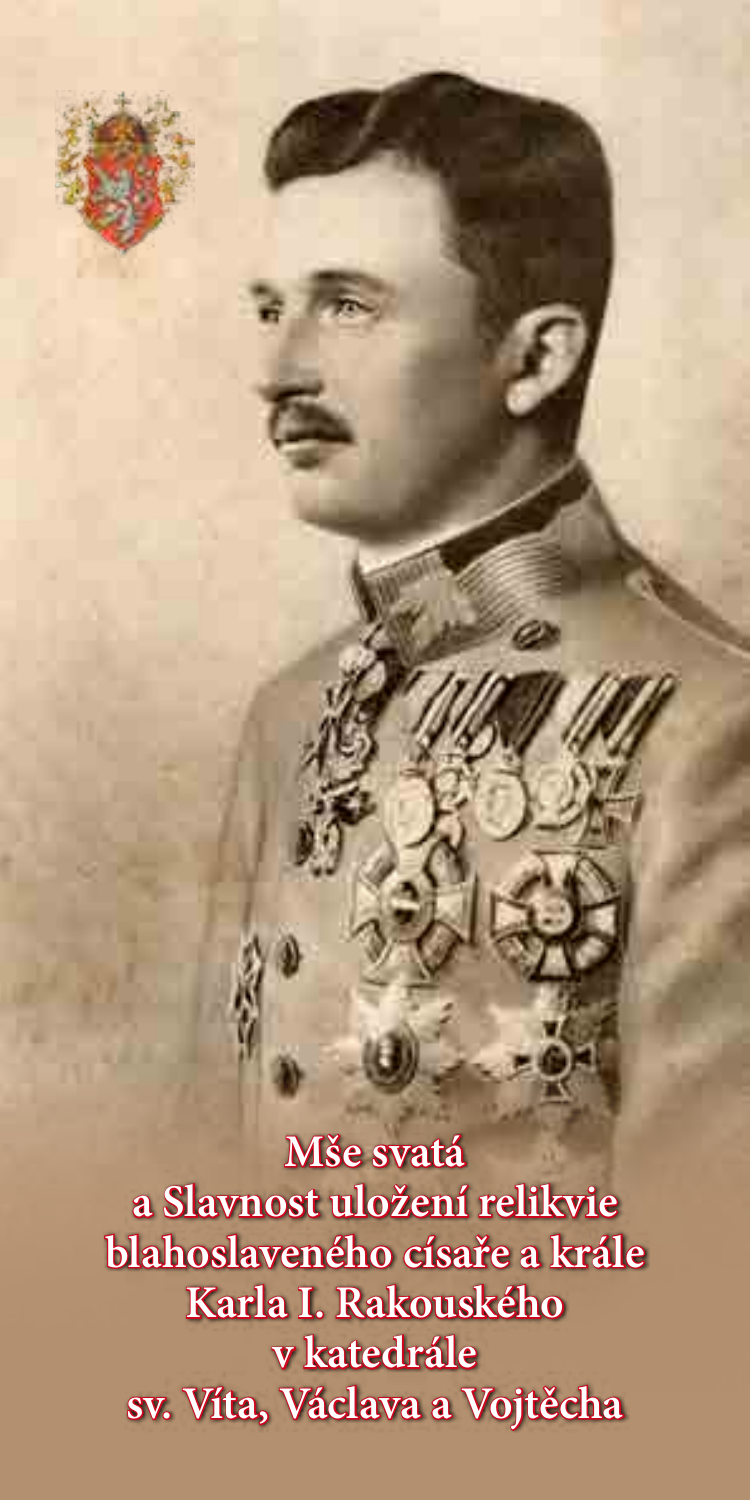



### **Modlitební liga císaře Karla za mír mezi národy**  zemská pobočka v ČR

*s podporou*



**Řádu sv. Jiří evropského řádu Domu Habsbursko-Lotrinského**



Text Milan Novák Genealogická studie Jan Drocár, fotografie Jan Křtitel Černý, Kamil Voděra, archiv grafická úprava: Kamil Voděra vydala Modlitební liga císaře Karla za mír mezi národy, 2022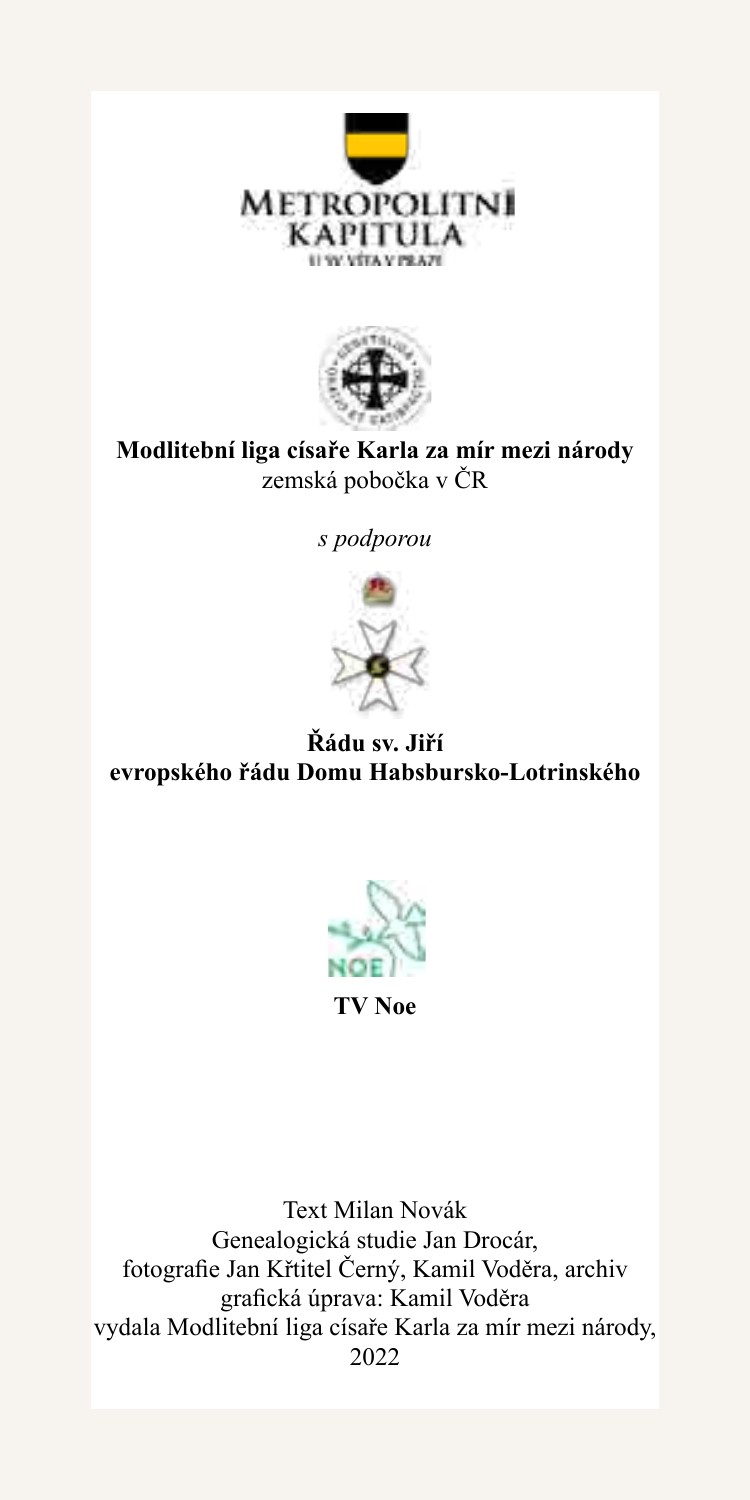# **Mše svatá**

**a**

**Slavnost uložení relikvie blahoslaveného císaře a krále Karla I. Rakouského v katedrále sv. Víta, Václava a Vojtěcha na Hradě pražském**

*za účasti*

Jeho císařské a královské Výsosti Karla Habsburského, arcivévody Rakouského vnuka bl. císaře a hlavy Domu Habsbursko-Lotrinského

*Mši sv. celebruje* J. Ex. Mons.Václav Malý pomocný biskup pražský a probošt Metropolitní kapituly u sv. Víta *koncelebrují* P. Ondřej Pávek, děkan Metropolitní kapituly u sv. Víta Mons.Giuseppe Silvestrini, Chargé d´Affaires apoštolské nunciatury v Praze

> *Hudbou provází*  Pražský katedrální sbor, sbormistr a varhaník Josef Kšica

*2. neděle velikonoční, v den svátku sv. Jiří dne 24. dubna L.P. 2022 v 10.00 hodin*

# **Heilige Messe mit**

**der feierlichen Einbettung der Reliquie des seliggesprochenen Kaiser Karls I. aus dem Hause Österreich in der St. Veit, Wenzel und Adalbert Kathedrale auf der Prager Burg**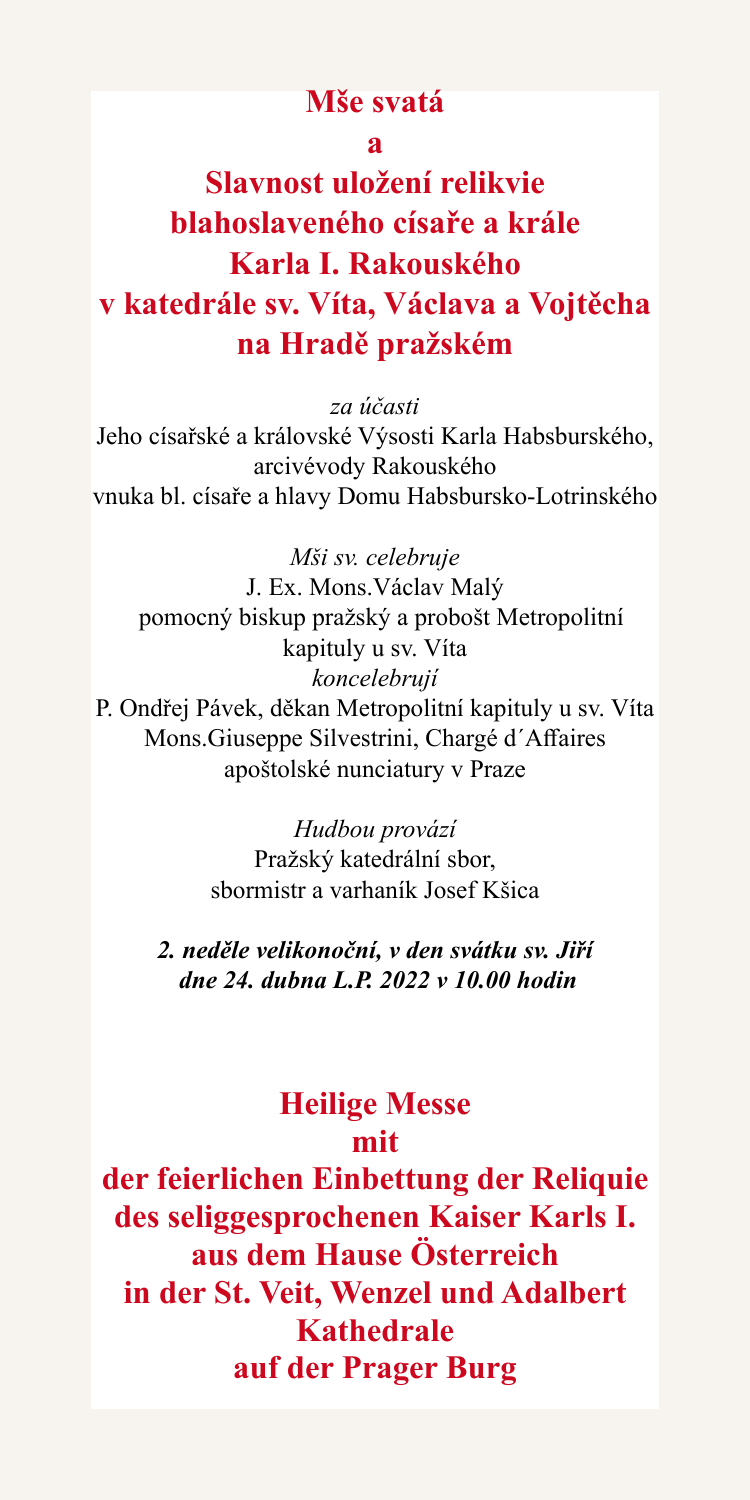

*Palladium des Böhmischen Landes*

# **Heilige Messe 2. Sonntag österlichen**

# **Erste Lösung - ApG 5,12-16**

*Immer mehr wurden im Glauben zum Herrn geführt, Scharen von Männern und Frauen*  Lesung aus der Apostelgeschichte.

Durch die Hände der Apostel geschahen viele Zeichen und Wunder im Volk. Alle kamen einmütig in der Halle Sálomos zusammen.Von den Übrigen wagte niemand, sich ihnen anzuschließen;aber das Volk schätzte sie hoch.Immer mehr wurden im Glauben zum Herrn geführt, Scharen von Männern und Frauen. Selbst die Kranken trug man auf die Straßen hinaus und legte sie auf Betten und Liegen, damit, wenn Petrus vorüberkam, wenigstens sein Schatten auf einen von ihnen fiel. Auch aus den Städten rings um Jerusalem strömten die Leute zusammen und brachten Kranke und von unreinen Geistern Geplagte mit.Und alle wurden geheilt.

# **Zweite Lösung – Offb 1, 9–11a.12–13.17–19**

*Ich war tot, doch siehe, ich lebe in alle Ewigkeit*  Lesung aus der Offenbarung des Johannes. Ich, Johannes, euer Bruder und Gefährte in der Bedrängnis,in der Königsherrschaft und im standhaften Ausharren in Jesus, war auf der Insel, die Patmos heißt, um des Wortes Gottes willen und des Zeugnisses für Jesus. Am Tag des Herrn wurde ich vom Geist ergriffen und hörte hinter mir eine Stimme, laut wie eine Posaune. Sie sprach: Schreib das, was du siehst, in ein Buch und schick es an die sieben Gemeinden in Kleinasien. Da wandte ich mich um, weil ich die Stimme erblicken wollte, die zu mir sprach. Als ich mich umwandte, sah ich sieben goldene Leuchter und mitten unter den Leuchtern einen gleich einem Menschensohn; er war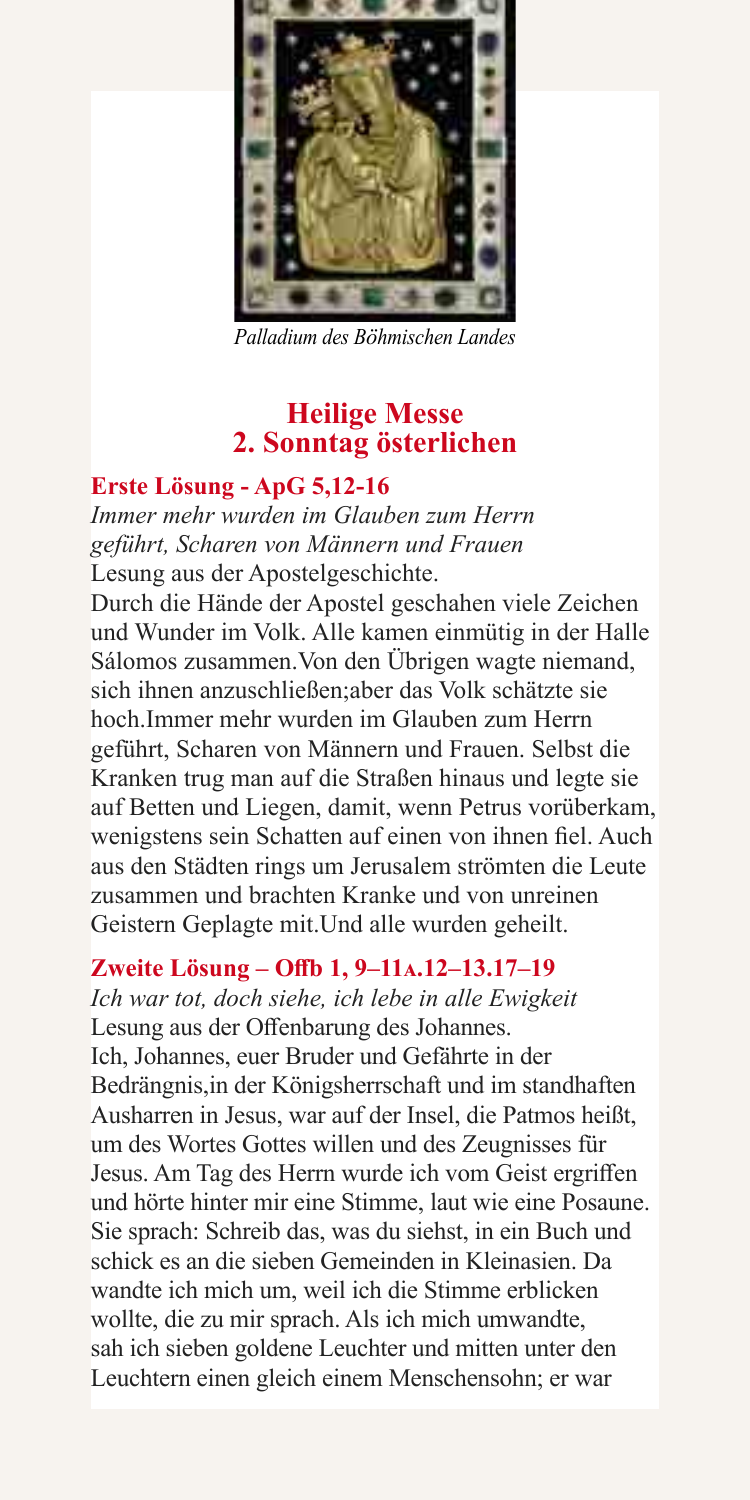bekleidet mit einem Gewand bis auf die Füße und um die Brust trug er einen Gürtel aus Gold.

Als ich ihn sah, fiel ich wie tot vor seinen Füßen nieder. Er aber legte seine rechte Hand auf mich und sagte: Fürchte dich nicht! Ich bin der Erste und der Letzte und der Lebendige. Ich war tot, doch siehe, ich lebe in alle Ewigkeit und ich habe die Schlüssel zum Tod und zur Unterwelt. Schreib auf, was du gesehen hast: was ist und was danach geschehen wird.

#### **Evangelium nach Johannnes 20, 19-31**

Am Abend des ersten Tages der Woche, als die Jünger aus Furcht vor den Juden die Türen verschlossen hatten, kam Jesus, trat in ihre Mitte und sagte zu ihnen: Friede sei mit euch! Nach diesen Worten zeigte er ihnen seine Hände und seine Seite. Da freuten sich die Jünger, dass sie den Herrn sahen. Jesus sagte noch einmal zu ihnen: Friede sei mit euch! Wie mich der Vater gesandt hat, so sende ich euch. Nachdem er das gesagt hatte, hauchte er sie an und sprach zu ihnen: Empfangt den Heiligen Geist! Wem ihr die Sünden vergebt, dem sind sie vergeben; wem ihr die Vergebung ver-weigert, dem ist sie verweigert. Thomas, genannt Didymus - Zwilling -, einer der Zwölf, war nicht bei ihnen, als Jesus kam. Die anderen Jünger sagten zu ihm: Wir haben den Herrn gesehen. Er entgegnete ihnen: Wenn ich nicht die Male der Nägel an seinen Händen sehe und wenn ich meinen Finger nicht in die Male der Nägel und meine Hand nicht in seine Seite lege, glaube ich nicht. Acht Tage darauf waren seine Jünger wieder versammelt, und Thomas war dabei. Die Türen waren verschlossen. Da kam Jesus, trat in ihre Mitte und sagte: Friede sei mit euch! Dann sagte er zu Thomas: Streck deinen Finger aus - hier sind meine Hände! Streck deine Hand aus und leg sie in meine Seite, und sei nicht ungläubig, sondern gläubig! Thomas antwortete ihm: Mein Herr und mein Gott! Jesus sagte zu ihm: Weil du mich gesehen hast, glaubst du. Selig sind, die nicht sehen und doch glauben. Noch viele andere Zeichen, die in diesem Buch nicht aufgeschrieben sind, hat Jesus vor den Augen seiner Jünger getan. Diese aber sind aufgeschrieben, damit ihr glaubt, dass Jesus der Messias ist, der Sohn Gottes, und damit ihr durch den Glauben das Leben habt in seinem Namen.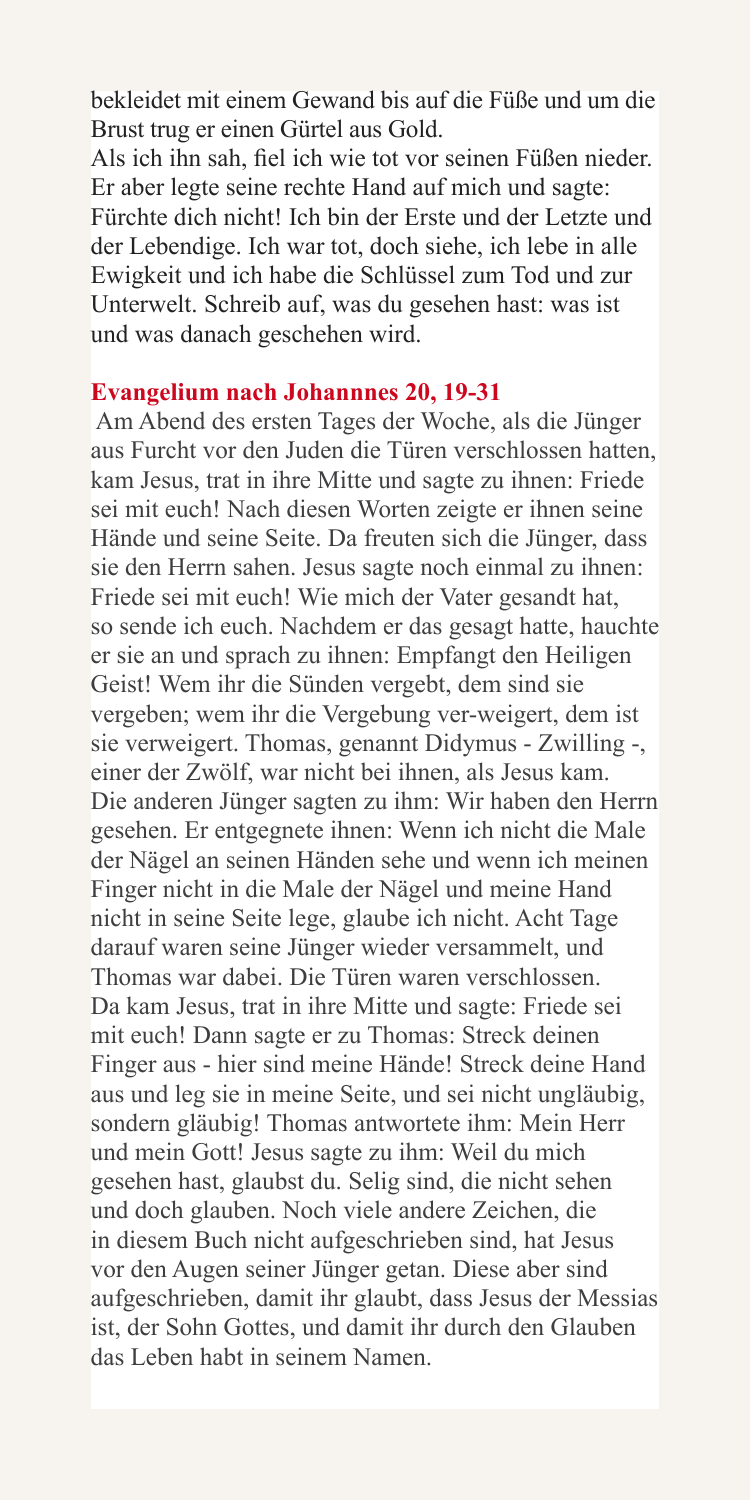

*St. Wenceslas Duke of Bohemia*

# **Holy Mass 2nd Sunday of Easter**

## **1st Reading - Acts 5:12-16**

And through the hands of the apostles many signs and wonders were done among the people. And they were all with one accord in Solomon's Porch. Yet none of the rest dared join them, but the people esteemed them highly. And believers were increasingly added to the Lord, multitudes of both men and women, so that they brought the sick out into the streets and laid them on beds and couches, that at least the shadow of Peter passing by might fall on some of them. Also a multitude gathered from the surrounding cities to Jerusalem, bringing sick people and those who were tormented by unclean spirits, and they were all healed.

## **2nd Reading - Revelation 1:9-11, 12-13, 17-19**

I, John, your brother who share with you in Jesus the persecution and the kingdom and the patient endurance, was on the island called Patmos because of the word of God and the testimony of Jesus.I was in the spirit on the Lord's day, and I heard behind me a loud voice like a trumpet saying, 'Write in a book what you see and send it to the seven churches, to Ephesus, to Smyrna, to Pergamum, to Thyatira, to Sardis, to Philadelphia, and to Laodicea.' Then I turned to see whose voice it was that spoke to me, and on turning I saw seven golden lampstands, and in the midst of the lampstands I saw one like the Son of Man, clothed with a long robe and with a golden sash across his chest.When I saw him, I fell at his feet as though dead. But he placed his right hand on me, saying, 'Do not be afraid; I am the first and the last,and the living one. I was dead, and see, I am alive for ever and ever; and I have the keys of Death and of Hades. Now write what you have seen, what is, and what is to take place after this.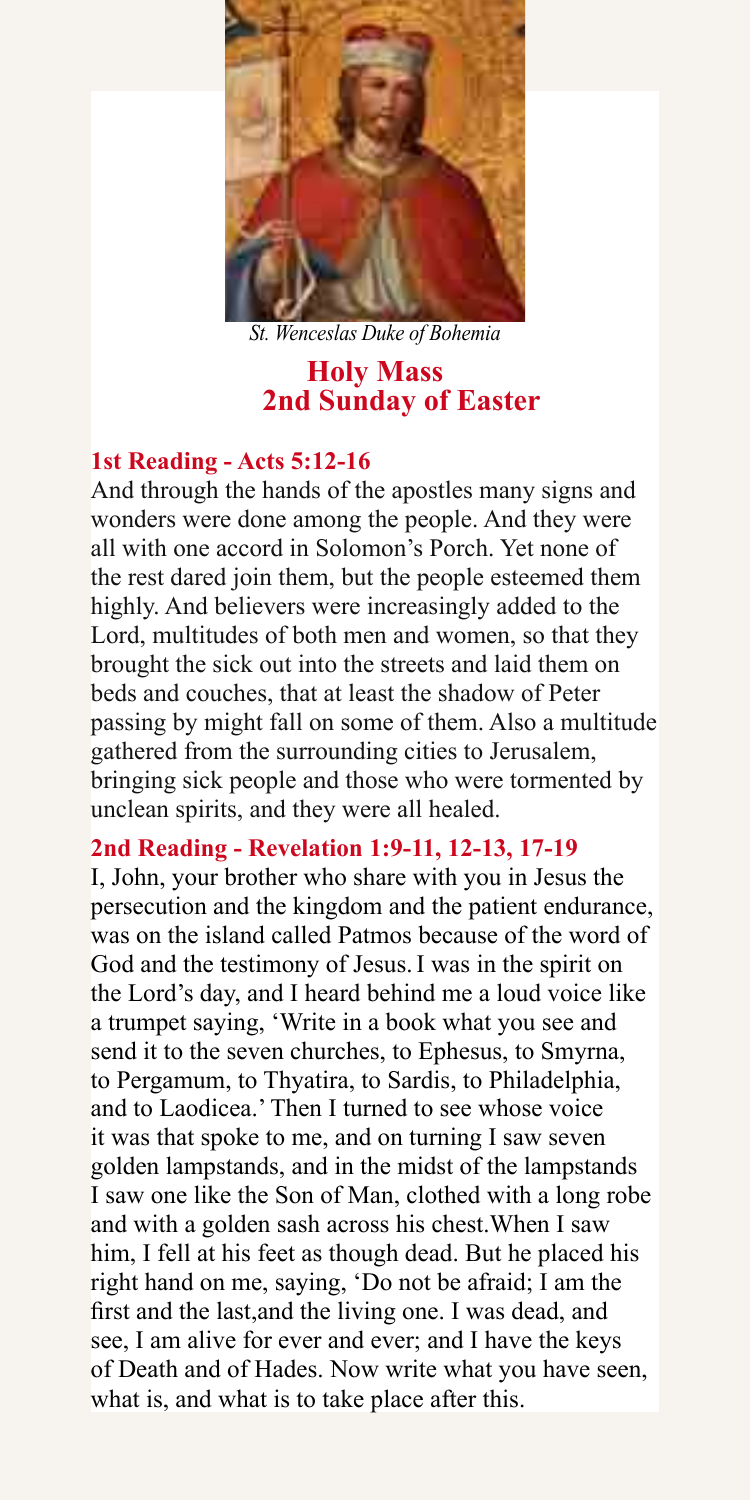#### **Gospel - John 20:19-31**

That evening, the disciples gathered together, and because they were afraid of reprisals from the Jewish leaders, they had locked the doors. But suddenly Jesus appeared among them and said, "Peace to you!" Then he showed them the wounds of his hands and his side they were overjoyed to see the Lord with their own eyes! Jesus repeated his greeting, "Peace to you!" And he told them, "Just as the Father has sent me, I'm now sending you." Then, taking a deep breath, he blew on them and said, "Receive the Holy Spirit. I send you to preach the forgiveness of sins and people's sins will be forgiven. But if you don't proclaim the forgiveness of their sins, they will remain guilty." One of the twelve wasn't present when Jesus appeared to them it was Thomas, whose nickname was "the Twin." So the disciples informed him, "We have seen the Lord with our own eyes!" Still unconvinced, Thomas replied, "There's no way I'm going to believe this unless I personally see the wounds of the nails in his hands, touch them with my finger, and put my hand into the wound of his side where he was pierced!" Then eight days later, Thomas and all the others were in the house together. And even though all the doors were locked, Jesus suddenly stood before them! "Peace to you," he said. Then, looking into Thomas' eyes, he said, "Put your finger here in the wounds of my hands. Here put your hand into my wounded side and see for yourself. Thomas, don't give in to your doubts any longer, just believe!" Then the words spilled out of his heart "You are my Lord, and you are my God!" Jesus responded, "Thomas, now that you've seen me, you believe. But there are those who have never seen me with their eyes but have believed in me with their hearts, and they will be blessed even more!" Jesus went on to do many more miraculous signs in the presence of his disciples, which are not even included in this book. But all that is recorded here is so that you will fully believe that Jesus is the Anointed One, the Son of God, and that through your faith in him you will experience eternal life by the power of his name!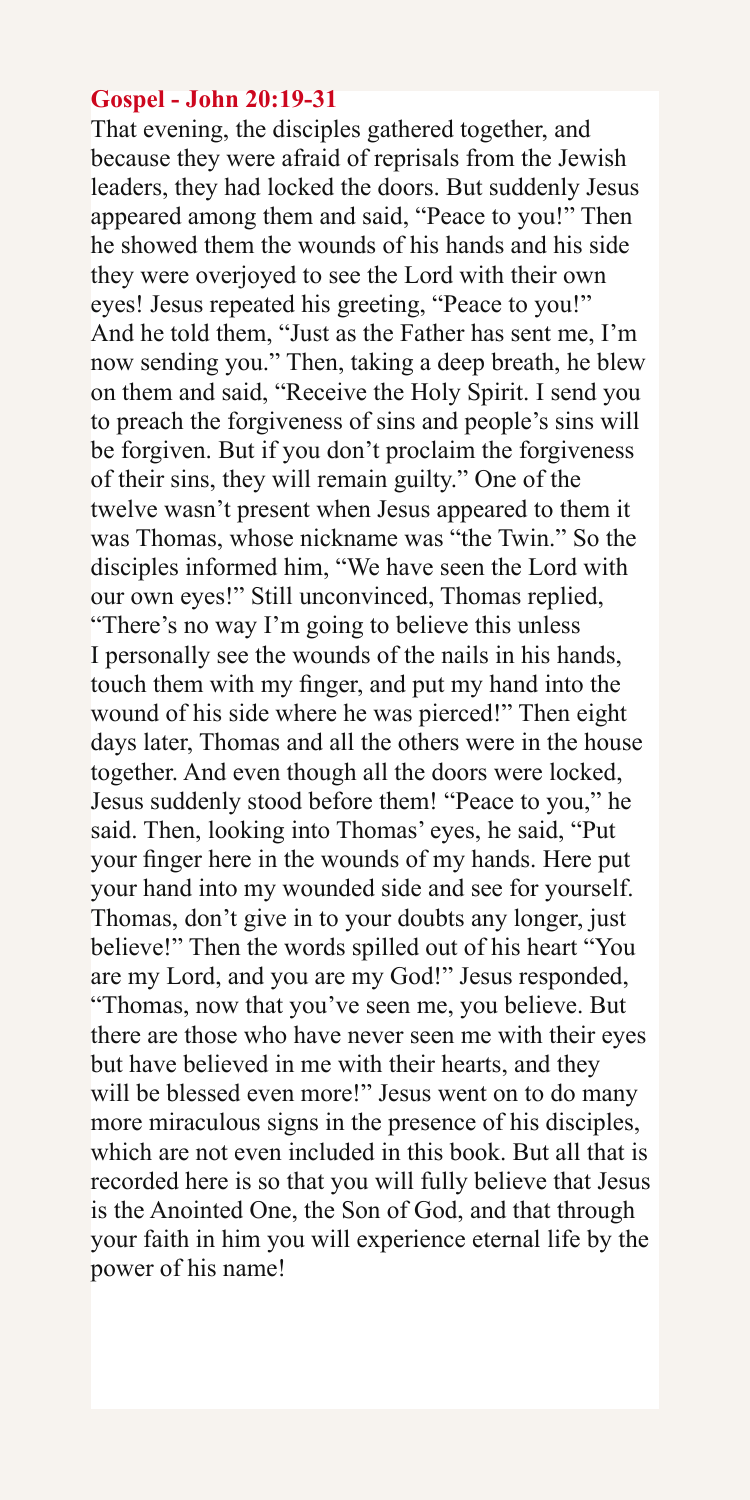

## **Císař míru**

Císař a král Karel I. z dynastie Habsbursko-Lotrinské (17. 8. 1887- 1. 4. 1922) po smrti císaře Františka Josefa I. 21. listopadu 1916 převzal v Rakousku-Uhersku vládu uprostřed zničující 1. světové války. Karel I., rozumný a věřící muž se s odpovědností za 50 miliónů obyvatel celé střední Evropy na bedrech ocitl ve víru apokalyptického zmatku, kdy na všech stranách denně padaly tisíce mrtvých. Mladý panovník, který neměl ani formální podíl na vzniku válečného konfliktu, na vlastní oči zblízka poznal hrůznou realitu války v prvních dvou válečných letech na bojištích srbské, ruské i italské fronty. Proto se hlavním úkolem a cílem jeho vlády stal mír, okamžitý a bezpodmínečný. Jeho mírová iniciativa, odmítnutá Německem, pak musela být k vládám Francie i Anglie směřována tajně a jakkoli souzněla s mírovými snahami papeže Benedikta XV., ztroskotala a její prozrazení uvedlo císaře do složité a osobně nebezpečné situace nejen v Německu, ale i ve vlastní zemi. Jeho postavení v tomto osamoceném boji výstižně charakterizuje výrok spisovatele Anatola France: "Císař Karel chtěl mír. Byl *tak jediným vysoce postaveným mužem, který v této válce zastával odpovědnou pozici. Ale nikdo mu nenaslouchal. Císař Karel mír opravdu chtěl, a proto ho nenáviděli všichni."* 

#### **Karel I. Rakouský**

Karel - politik byl bytostným demokratem a státníkem s vizí. Byl si byl vědom nezastupitelné úlohy podunajské monarchie pro evropskou stabilitu a byl připraven řešit otázky modernizace státu s porozuměním pro požadavek svébytnosti slovanských národů formou federativního uspořádání monarchie. Je doloženo, že reformou se nezabýval až na konci války, ale ihned po nástupu k vládě, v době, kdy obnovil ústavnost a činnost parlamentu a vyhlásil rozsáhlou amnestii, jíž omilostnil i přední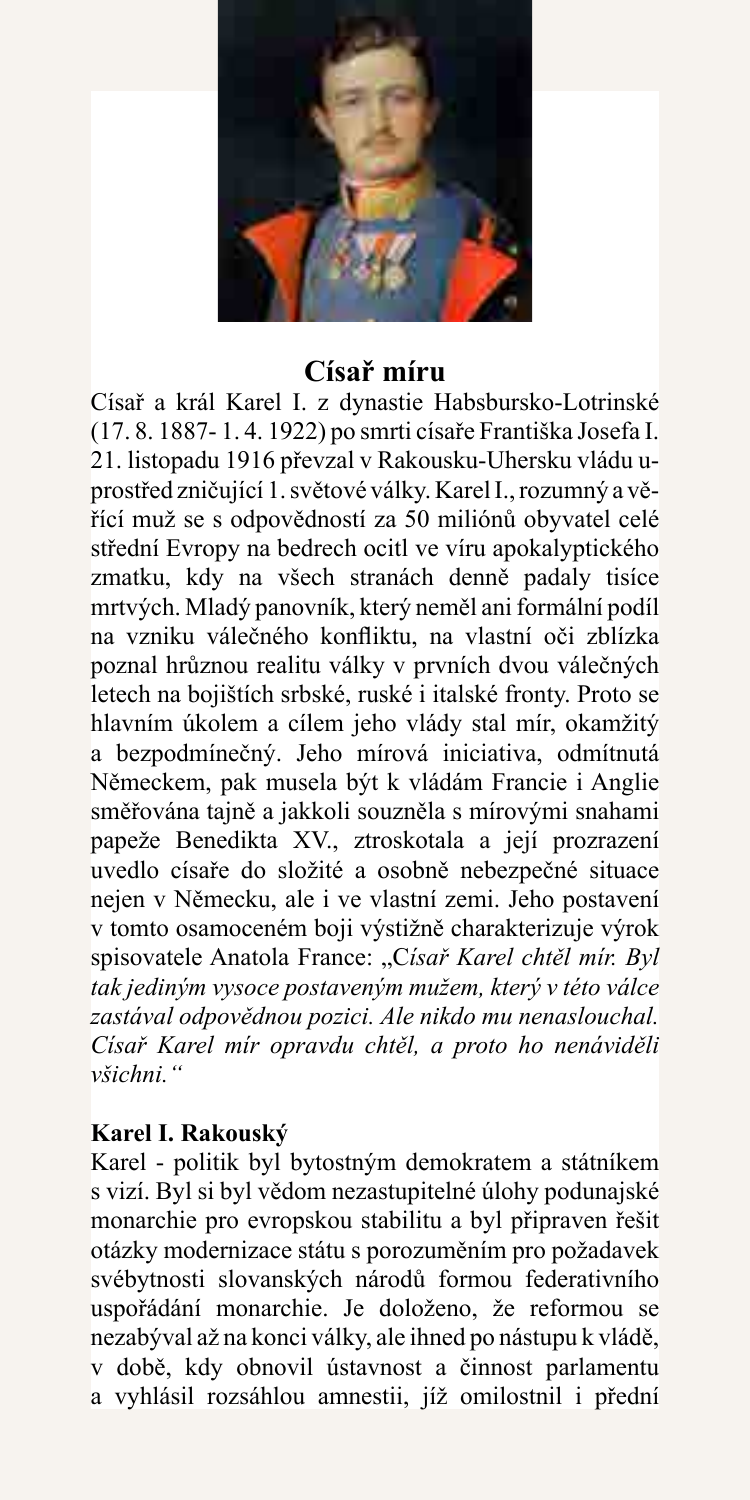české opoziční politiky, Kramáře, Klofáče, Rašína. Jeho reformní snažení bylo znemožněno vládními politiky a jejich odporem k pokrokovým změnám. Rozpadu říše ve víru nacionálně-socialistických revolucí na sklonku roku 1918 už nemohl zabránit, ale nepřipustil, i za cenu vlastních obětí, nové občanské krveprolití. Byl vyhnán ze své vlasti, ale nepřestal se starat o budoucnost svých národů. Úvahy, které si zaznamenal ve švýcarském exilu, dokládají, že s pozoruhodnou jasnozřivostí dovedl odhadnout nebezpečí velkoněmecké rozpínavosti i ruského bolševismu a předvídal budoucí nepříznivý osud rozparcelované střední Evropy pod nadvládou totalitních režimů. Navzdory osudu se v roce 1921 pokusil dostát své korunovační přísaze v Maďarsku, které zůstalo královstvím bez krále. Protože odmítl použít vojenskou sílu, jeho návrat, jakkoli byl tajně podporován Francií, se nezdařil. Zrazený, v bídě, jen v kruhu svých nejbližších, pak předčasně zemřel ve vyhnanství na ostrově Madeira a jeho národy na něj zapomněly. Dějiny 20. století, zejména hrůzy nacistické a bolševické totality, nedlouho poté ukázaly, že jeho mírové úsilí i snahy udržet střední Evropu jako silnou federaci křesťanských národů byly moudré a potřebné. I s odstupem stovky let se ukazuje aktuálnost jeho moderních politických vizí. Svou dobu panovník předběhl i přístupem k řešení tíživých sociálních otázek: strádání civilního obyvatelstva ve válečné bídě se snažil mírnit nejen osobní podporou charitního díla, ale z jeho rozhodnutí byla – jako první na světě – v Rakousku zřízena ministerstva pro sociální otázky a veřejné zdraví, aby stát systémově podporoval především ty nejpotřebnější a ohrožené. Proto se nepodařilo osobnost císaře Karla z historie vyma-zat, naopak: v roce 2004 jej svatý papež Jan Pavel II. prohlásil blahoslaveným katolické církve. Dekret sv. papeže Jana Pavla II. o něm praví: *"Byl mužem velké morální integrity a pevné víry, jenž vždy hledal jen to nejlepší pro své národy a všechny své panovnické činy konal v souladu se sociálním učením církve. Držel se ideálů spravedlnosti a míru a neochvějně směřoval ke svatosti. Byl příkladným křesťanem, manželem, otcem i panovníkem"*.

### **Poslední český král**

V roce 1906 arcivévoda Karel nastoupil studia u předních profesorů Karlo-Ferdinandovy univerzity v Praze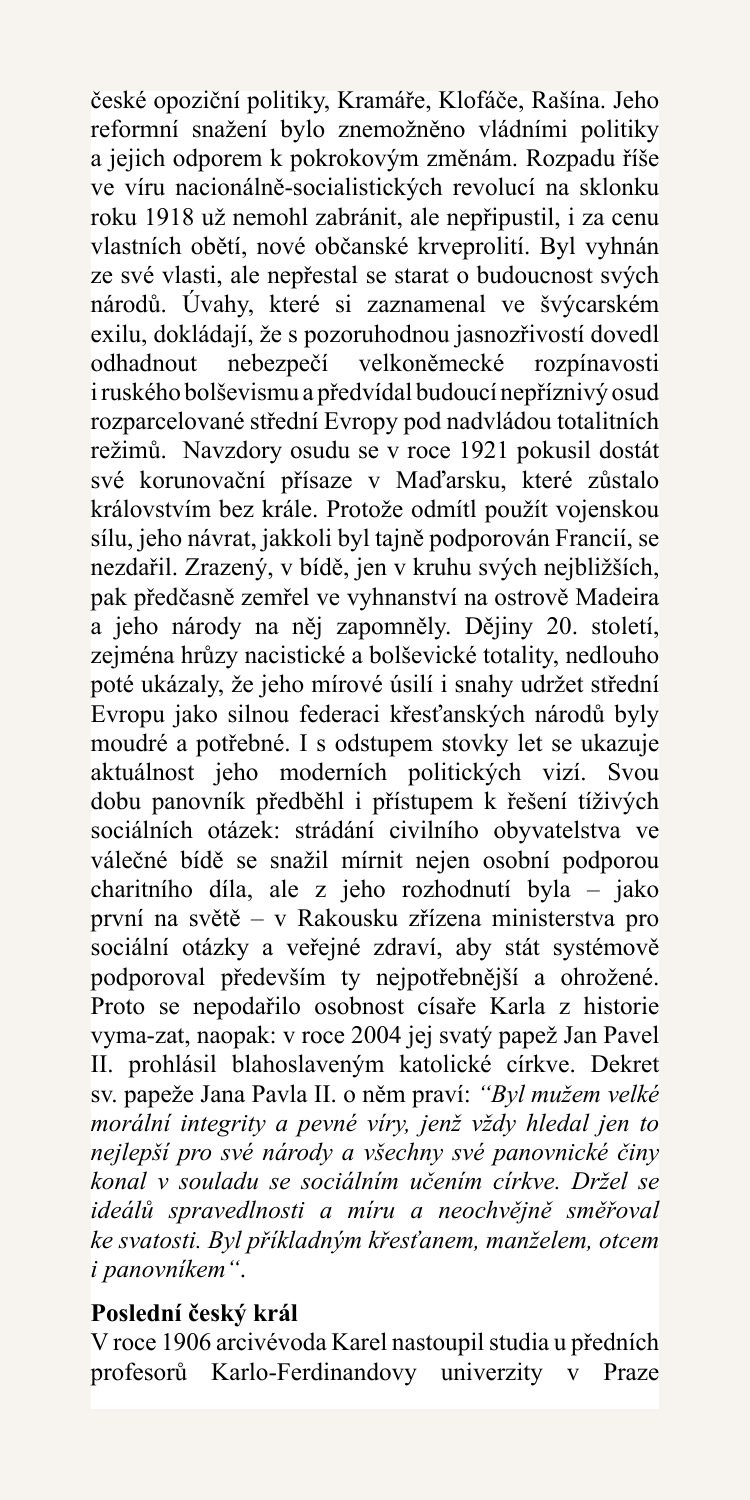a v létě 1908 jeho pobyt v Čechách pokračoval vojenskou službou u 7. dragounského pluku v posádce v Brandýse nad Labem. Pobýval tu až do roku 1912, od podzimu 1911 i se svou novomanželkou Zitou Bourbonsko-Parmskou. Do Brandýsa se rád vracel také jako panovník a zdejší rudolfínský zámek si v roce 1917 zakoupil jako své osobní sídlo v Čechách. Jeho dragounská kasárna se nacházela v sousední Staré Boleslavi a tak se mladý následník trůnu Karel František Josef na pár let ocitl přímo v srdci české katolické tradice. O historii českých zemí měl dobré znalosti (byl studentem univ. prof. Dr. Golla) a byl si vědom závazku, který plynul z jeho pokrevního spojení s Přemyslovci, Lucemburky i Jagellonci. Na nejstarším poutním místě v Čechách, v místě umučení svatého Václava a před Palladiem země české, mohl rozvažovat i o tom, proč se do Staré Boleslavi jeho předchůdci na trůně (císař Matyáš a císařovna Anna Tyrolská, císař Ferdinand III. a císařovna Marie Anna, císař Leopold I. či královna Marie Terezie) přicházeli svatému Václavu klanět, proč chovali velkou úctu k ochrannému obrazu českých zemí, k mariánskému Palladiu, a stejně jako Otec vlasti Karel IV. Lucemburský Starou Boleslav podporovali. Budoucí císař a český král Karel I. se tu s českou tradicí plně identifikoval (mluvil velmi dobře česky) a jeho blahořečení, kdy se po svatém knížeti Václavu stal druhým českým panovníkem – světcem, je nutno považovat za jednu z nejvýznamnějších událostí českých dějin.

### **Tradice stále živá**

Karel I. z Domu Rakouského, císař rakouský a apoštolský král uherský, jakožto Karel IV., byl také králem českým, v pořadí českých králů Karlem III. Jeho úmysl dát se v Praze korunovat je doložen: ale při této, v zemích Koruny české toužebně očekávané královské korunovaci, chtěl císař Karel přísahat na novou ústavu, v níž by byla zakotvena jeho vize federativního státu. K tomu už tento nadějný panovník nedostal čas a tak zůstal naším králem posledním. Tisíc a jeden rok leží mezi mučednickou smrtí svaté kněžny Ludmily (921) a smrtí blahoslaveného krále Karla I. (1922), jejího potomka v 32. generaci. Uložením relikvie bl. krále Karla v katedrále sv. Víta, Václava a Vojtěcha se symbolicky završuje tisíciletí královské tradice zemí koruny české, v němž oba svatí vladaři, Václav Přemyslovec i Karel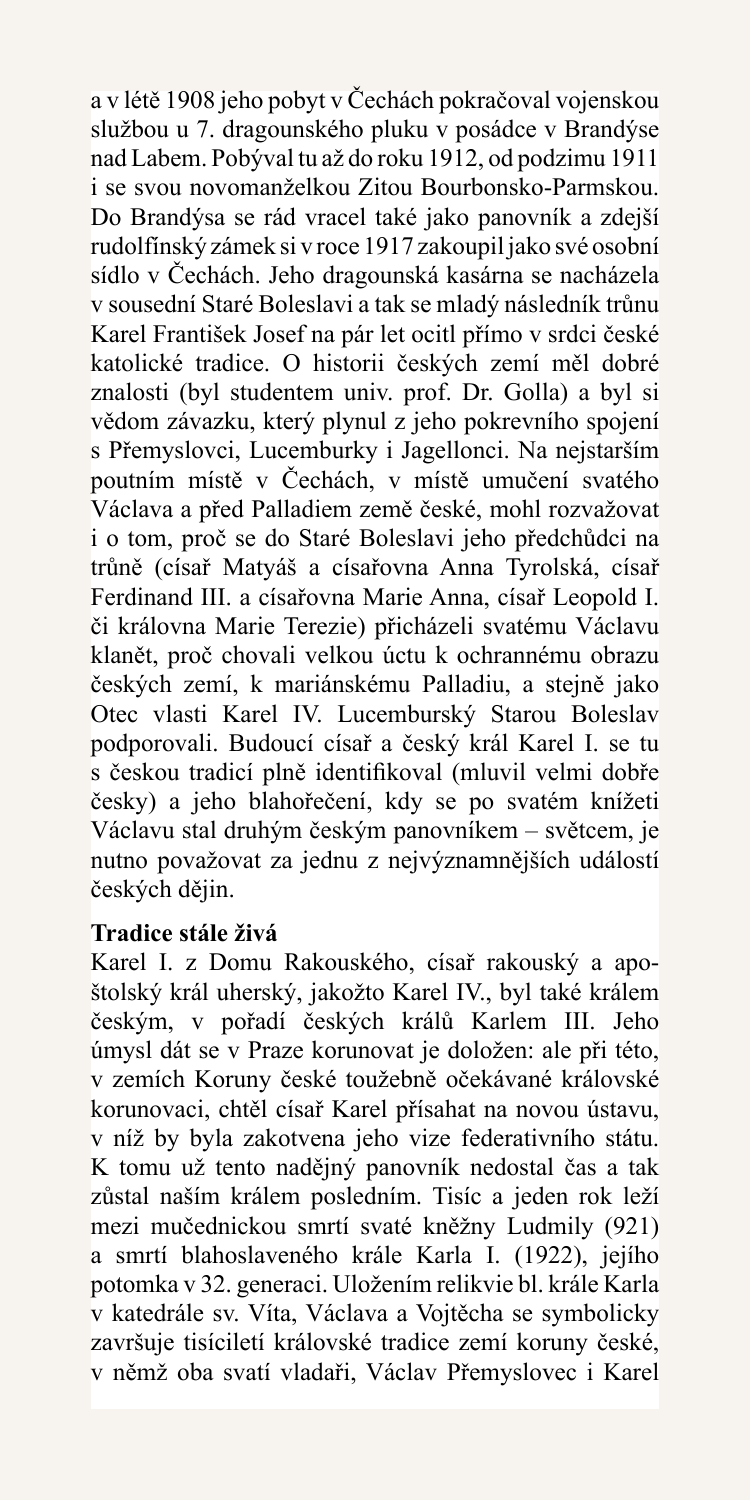Habsbursko-Lotrinský, jdou vznešeným příkladem. Jejich angažmá pro dobro lidí, kdy svoji víru měnili v praktické skutky, je dobře si neustále připomínat a zároveň i přemýšlet o jejich odkazu pro budoucnost, jíž jsme dnes součástí. Vše, v čem nám blahoslavený Karel Rakouský může jít příkladem - úcta k životu, mír mezi národy, láska k bližním, ochrana rodiny jako posvátného svazku ženy a muže a společenství generací, sociální sounáležitost a soucit s chudými, odvaha bránit právo a spravedlnost pro každého, síla dostát svým povinnostem - to je i dnes aktuální a bude vždycky, má-li svět zůstat místem pro život.

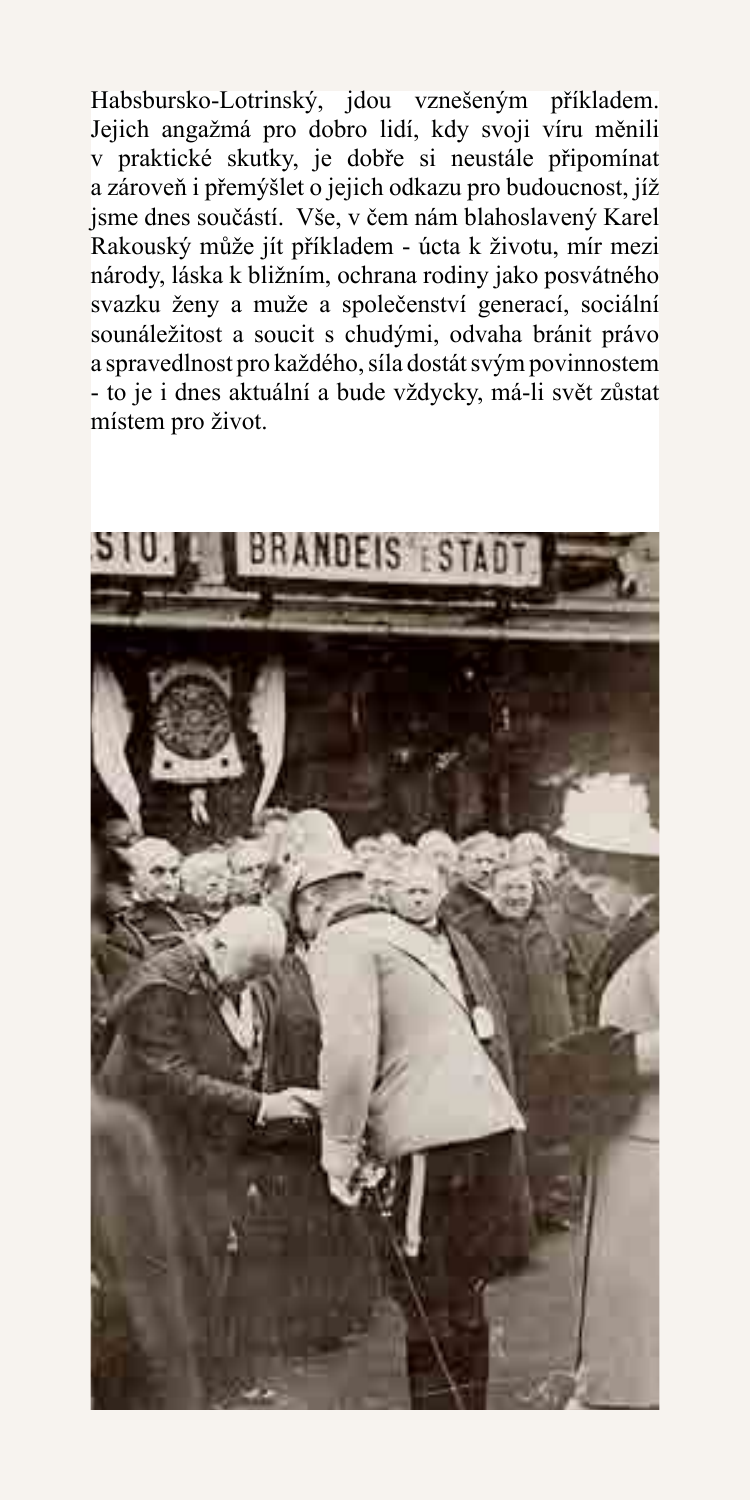

# **Karl I. von Österreich**

Kaiser und König Karl I. aus der Dynastie Habsburg-Lothringen (17. 8. 1887- 1. 4. 1922) übernahm nach dem Tod von Kaiser Franz Joseph I. im November 1916 inmitten des vernichtenden 1. Weltkriegs die Regierung. Der junge, tief gläubige Herrscher war um den sofortigen und bedingungslosen Frieden bemüht und unternahm einen Versuch, die in der Donau-Monarchie so nötigen Reformen durchzusetzen. Er war jedoch nicht mehr imstande, deren Zerfall im Wirbel der nationalistischen und sozialistischen Revolutionen am Ende des Jahres 1918 zu verhindern. Er wurde aus seinem Vaterland vertrieben, versuchte jedoch seinem Schicksal zu trotzen und seinem Krönungseid in Ungarn, das ein Königreich ohne König war, gerecht zu werden. Er starb vorzeitig in der Verbannung auf der Insel Madeira, verraten, im Elend, nur im Kreis seinen Nächsten, und wurde von seinen Völkern vergessen. Die Geschichte des 20. Jahrhunderts, besonders die Schrecken der nationalsozialistischen und bolschewistischen Totalität, haben kurz darauf gezeigt, dass seine Friedensbemühungen und seine Bestrebung, Mitteleuropa als eine starke Föderation christlicher Völker zu bewahren, sehr weise und höchst notwendig war. Selbst mit dem Abstand von 100 Jahren zeigt sich wieder die Aktualität seiner modernen politischen Visionen. Deswegen ist es auch nicht gelungen, die Persönlichkeit Kaiser Karls I. aus der Geschichte zu löschen, im Gegenteil: Im Jahr 2004 hat ihn der heilige Papst Johann Paull II. selig gesprochen. Im Dekret von Papst Johann Paul II. steht darüber mit folgenden Worten: *"Er war ein Mann von großer moralischer Integrität und festem Glauben. Er hat für seine Völker immer nur das Beste gesucht und verwirklichte seine sämtlichen Herrschertaten im Einklang mit der sozialen Lehre der Kirche. Er hielt sich an die Ideale der Gerechtigkeit und des Friedens und strebte unerschütterlich nach*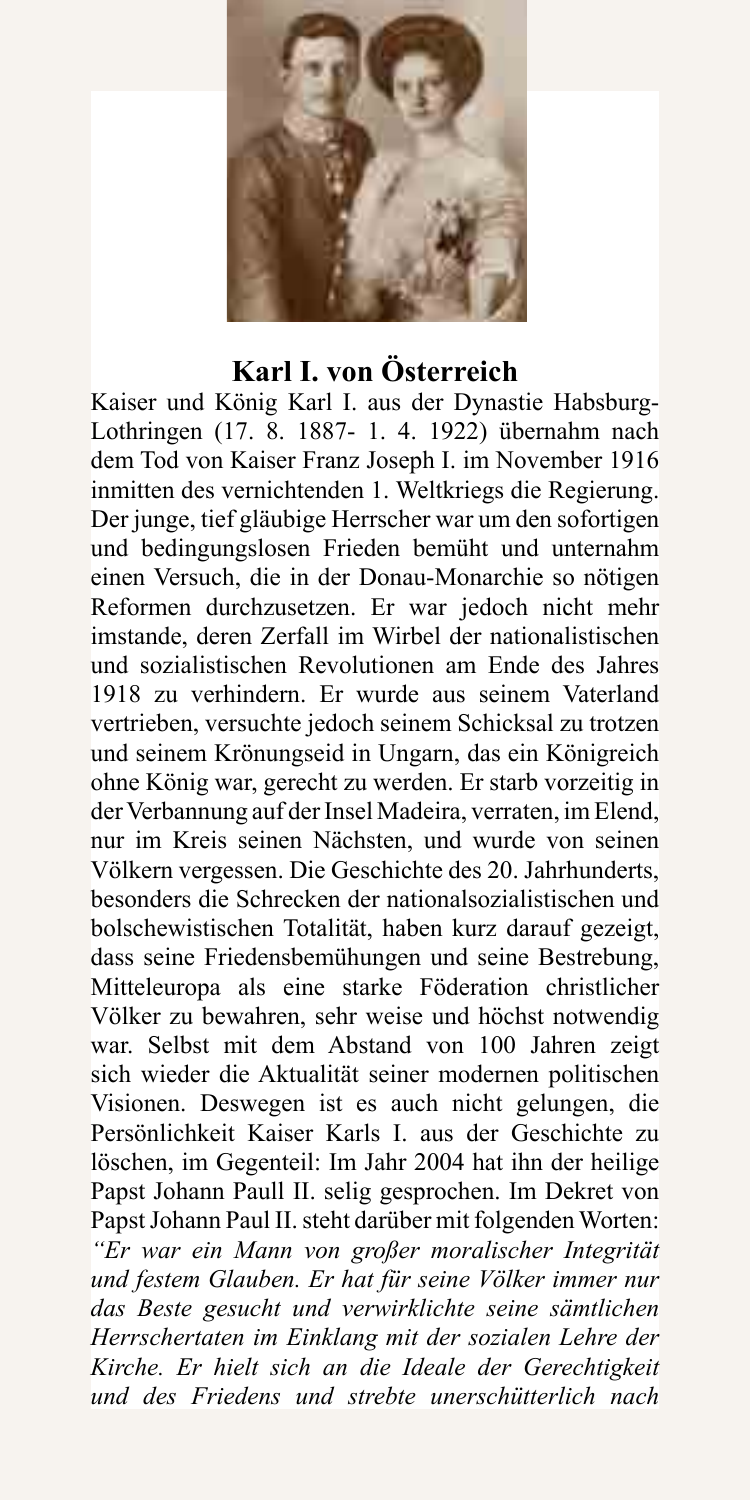*Heiligkeit. Er war vorbildlich als Christ, Ehemann, Vater und Herrscher".* Er war daher genau das, was die heutige Zeit vermisst und immer mehr benötigt.

### **Der letzte König von Böhmen**

Im Jahr 1906 begann Erzherzog Karl mit seinen Studien bei namhaften Professoren der KarlFerdinands-Universität in Prag und setzte im Sommer 1908 seinen Aufenthalt in Böhmen mit seinem Militärdienst beim 7. Dragoner-Regiment in der Garnison Brandeis an der Elbe/Brandýs nad Labem fort. Er verblieb dort bis 1912; ab Herbst 1911 mit seiner neuvermählten Frau Zita von BourbonParma. Er kehrte auch als Herrscher gern nach Brandýs/Brandeis zurück und kaufte im Jahr 1917 das dortige rudolfinische Schloss als seinen Privatsitz in Böhmen. Die Dragonerkaserne befand sich in dem benachbarten Alt Bunzlau/Staré Boleslav und so geriet der junge Thronfolger für einige Jahre direkt ins Herz der böhmischen katholischen Tradition. Er hatte gute Kenntnisse über die Geschichte der böhmischen Länder (er war Student von Univ. Prof. Dr. Jaroslav Goll) und war sich der Verpflichtungen, die sich aus seiner Blutsverwandschaft mit den Přemysliden, Luxemburgern und Jagiellonen ergaben, wohl bewusst. Am ältesten Wallfahrtsort in Böhmen, an der Stelle des Martyriums des Hl. Wenzels und vor dem Palladium des Landes Böhmen konnte er darüber nachdenken, warum seine Vorgänger auf dem Thron (Kaiser Matthias und Kaiserin Anna von Tirol, Kaiser Ferdinand III. und Kaiserin Maria Anna, Kaiser Leopold I. oder Kaiserin Maria Theresia) hierher zu kommen pflegten, um dem heiligen Wenzel zu huldigen, warum sie große Hochachtung vor dem Schutzbild der böhmischen Länder, dem marianische Palladium, verspürten und gleich dem Vater des Vaterlandes, Karl IV. von Luxemburg, Alt Bunzlau/ Stará Boleslav förderten. Der künftige Kaiser und König von Böhmen Karl I. konnte sich hier mit der böhmischen Tradition vollkommen identifizieren (er sprach sehr gut tschechisch). Seine Seligsprechung (er wurde nach dem heiligen Fürsten Wenzel zum zweiten böhmischen Herrscher-Heiligen) kann man als eines der wichtigsten Ereignisse in der böhmischen Geschichte betrachten.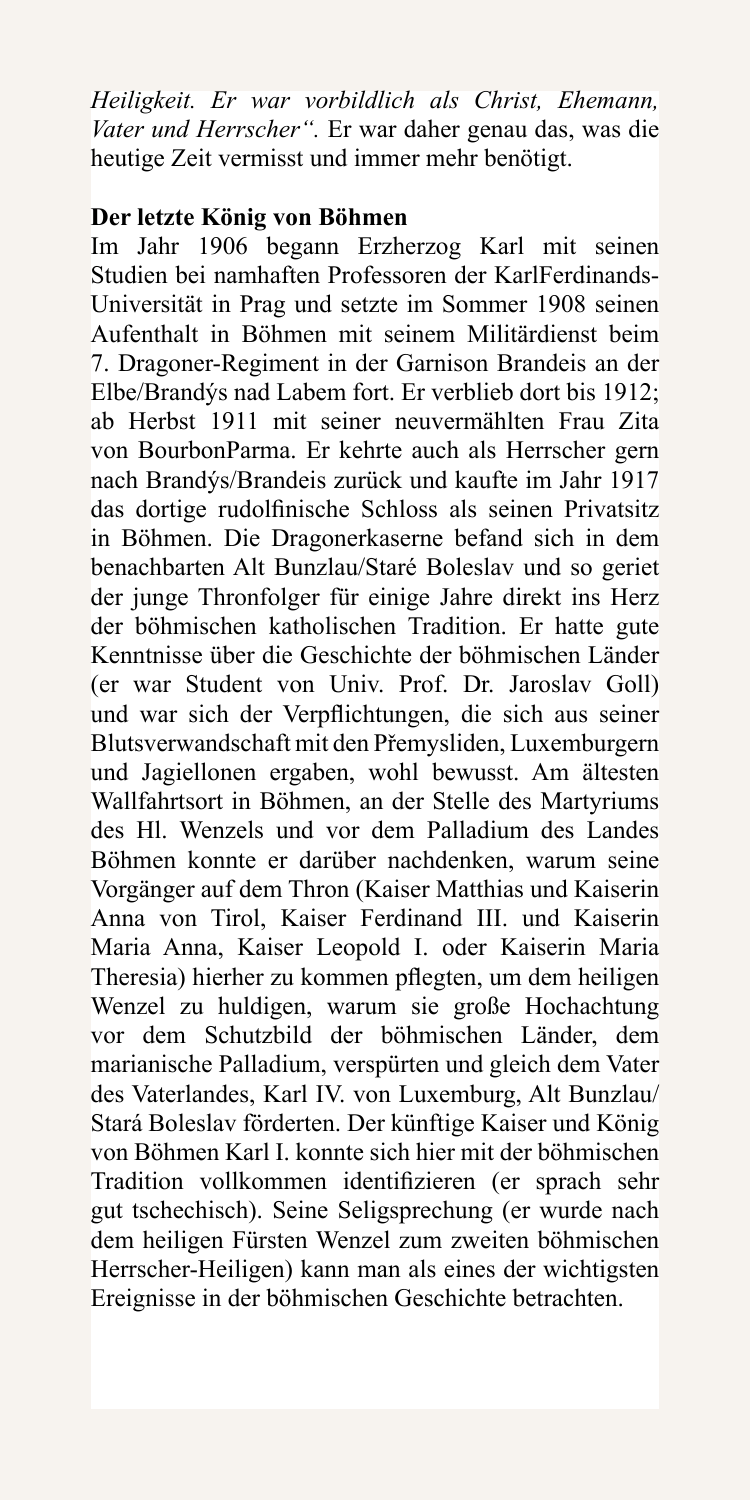### **Die immer lebendige Tradition**

Karl I. aus dem Haus Österreich, Kaiser von Österreich und apostolischer König von Ungarn (als Karl IV.) war auch König von Böhmen (in der Reihenfolge der böhmischen Könige als Karl III. und zugleich letzter König von Böhmen). Tausend und ein Jahr liegen zwischen dem Märtyrertod der heiligen Fürstin Ludmilla (921) und dem Tod des seligen König Karls I. (1922), ihres Nachkommens in der 32. Generation. Durch die Einbettung der Reliquie des seligen Königs Karl in der St.Veits-Kathedrale wird symbolisch das Millenium der königlichen Tradition der Länder der Böhmischen Krone vollendet, dem beide heilige Herrscher, der Přemyslide Wenzel und Karl von Habsburg-Lothringen, als erhabene Vorbilder vorangehen. Ihr Engagement für das Wohl der Menschen, bei dem sie ihren Glauben in praktische Taten umsetzten, sollte unaufhörlich ins Gedächnis gerufen werden. Im gleichen Atemzug damit sollten wir auch über ihren Nachlass für die Zukunft nachdenken, derer Bestandteil wir jetzt bilden. Alles, womit uns der selige Karl als Beispiel dienen kann – seine Hochachtung vor Menschenleben, Völkerfrieden, Nächstenliebe, Schutz der Familie als eines heiligen Bands von Mann und Frau, Gemeinschaft der Generationen, soziale Zusammenhörigkeit und Mitleid mit den Armen, der Mut, das Recht und Gerechtigkeit für Jedermann zu verteidigen, die Kraft, seinen Pflichten gerecht zu werden – das alles ist auch noch heute hochaktuell und wird es auch immer bleiben, falls die Welt auch weiterhin als ein würdiger Lebensort gelten soll.



*St. Ludmila*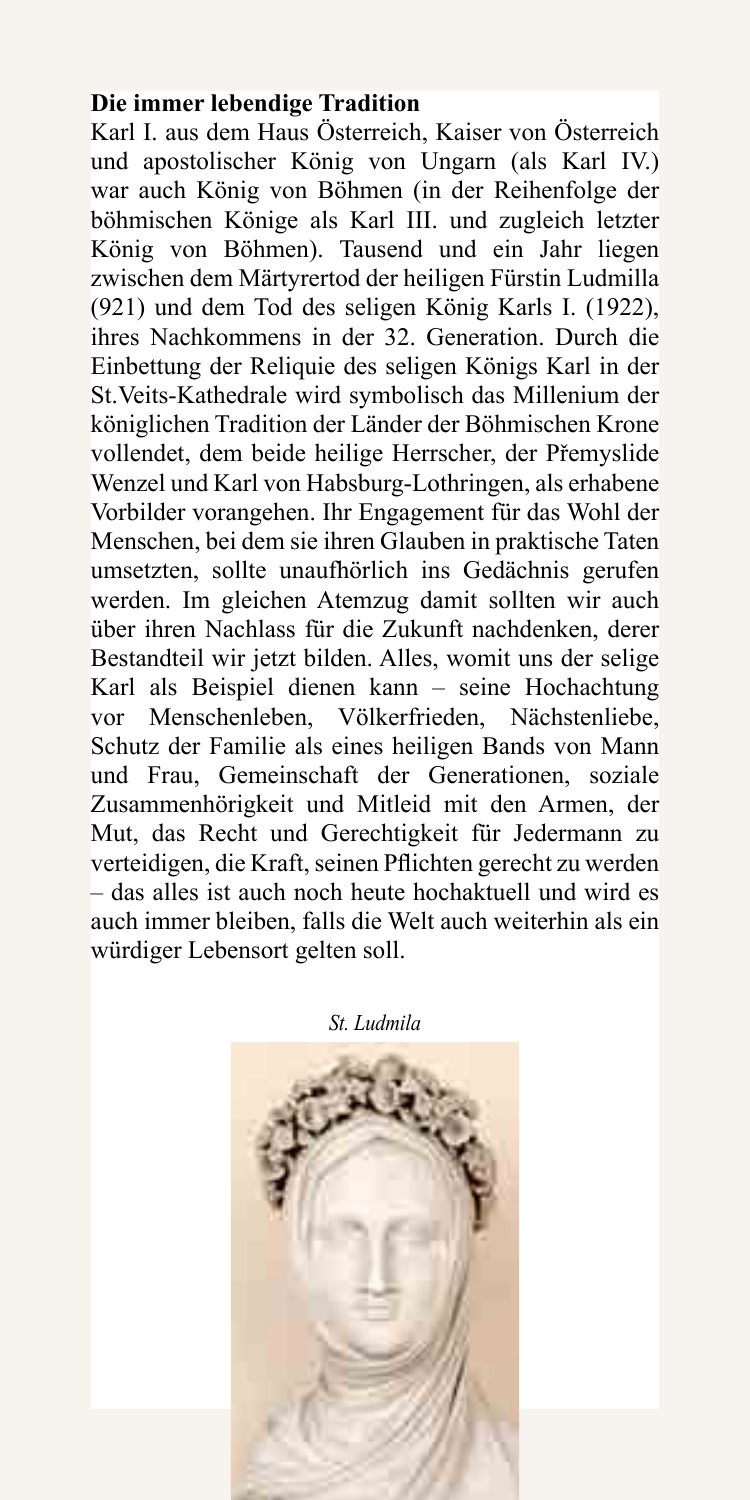- 1. **sv. Ludmila** oo **Bořivoj I. Přemyslovec**
- 2. **Vratislav I. Přemyslovec** oo Drahomíra ze Storodan
- 3. **Boleslav I. Přemyslovec**
- 4. **Boleslav II. Přemyslovec**
- 5. **Oldřich I. Přemyslovec** oo Božena
- 6. **Břetislav I. Přemyslovec** oo Jitka ze Schweinfurthu
- 7. **Vratislav (II.) I. Přemyslovec** oo Svatava Polská Piastovna
- 8. **Vladislav Přemyslovec** oo Richenza z Bergu
- 9. **Vladislav II. (I.) Přemyslovec** oo Judita Durynská
- 10. **Přemysl I. Otakar Přemyslovec** oo Konstancie Uherská Arpádovna
- 11. **Václav I. Přemyslovec** oo Kunhuta Štaufská
- 12. **Přemysl II. Otakar Přemyslovec** oo Kunhuta Haličská Rurikovna
- 13. **Václav II. Přemyslovec** oo Guta Habsburská
- 14. **Eliška Přemyslovna** oo **Jan Lucemburský**
- 15. **Karel IV. Lucemburský** oo Eliška Pomořanská
- 16. **Zikmund Lucemburský** oo Barbora Celská
- 17. Alžběta Lucemburská oo **Albrecht II. Habsburský**
- 18. Alžběta Habsburská oo **Kazimír IV. Jagellonský**
- 19. **Vladislav II. Jagellonský** oo Anna z Foix
- 20. Anna Jagellonská oo **Ferdinand I. Habsburský**
- 21. **Karel II. Štýrský Habsburský** oo Marie Anna Bavorská
- 22. **Ferdinand II. Habsburský** oo Marie Anna Bavorská
- 23. **Ferdinand III. Habsburský** oo Marie Anna Španělská
- 24. **Leopold I. Habsburský** oo Magdalena FalckoNeuburská
- 25. **Karel VI. Habsburský** oo Alžběta Kristýna Brunšvická
- 26. **Marie Terezie Habsburská** oo **František I. Štěpán Lotrinský**
- 27. **Leopold II. Habsbursko-Lotrinský** oo Marie Ludovika Španělská
- 28. **František (II.) I. Habsbursko-Lotrinský** oo Marie Teresa Neapolsko-Sicilská
- 29. František Karel Habsbursko-Lotrinský oo Žofie Bavorská
- 30. Karel Ludvík Habsbursko-Lotrinský oo Marie Anunciáta Neapolsko-Sicilská
- 31. Otto František Habsbursko-Lotrinský oo Marie Josefa Saská
- 32. **bl. Karel I. (III.) Habsbursko-Lotrinský** oo Zita Bourbonsko-Parmská